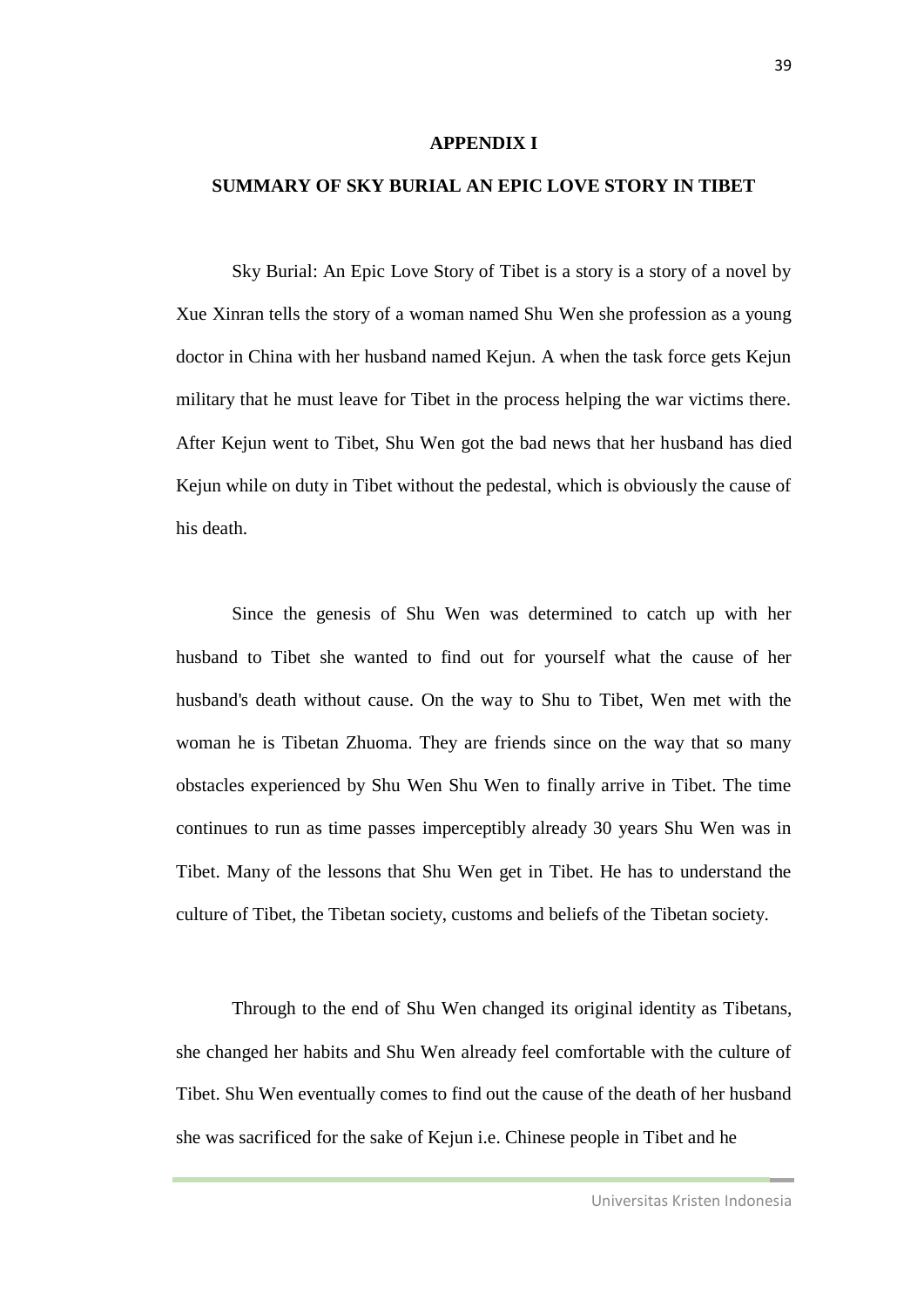willingly murdered and then her corpse in the meal by a vulture. Kejun sacrificed because he made a big mistake with the Tibetan community and he had to redeem it. Since that time, Shu Wen will be more frequent in Tibet than in her own country in China and Shu Wen remained with their identity as the peoples.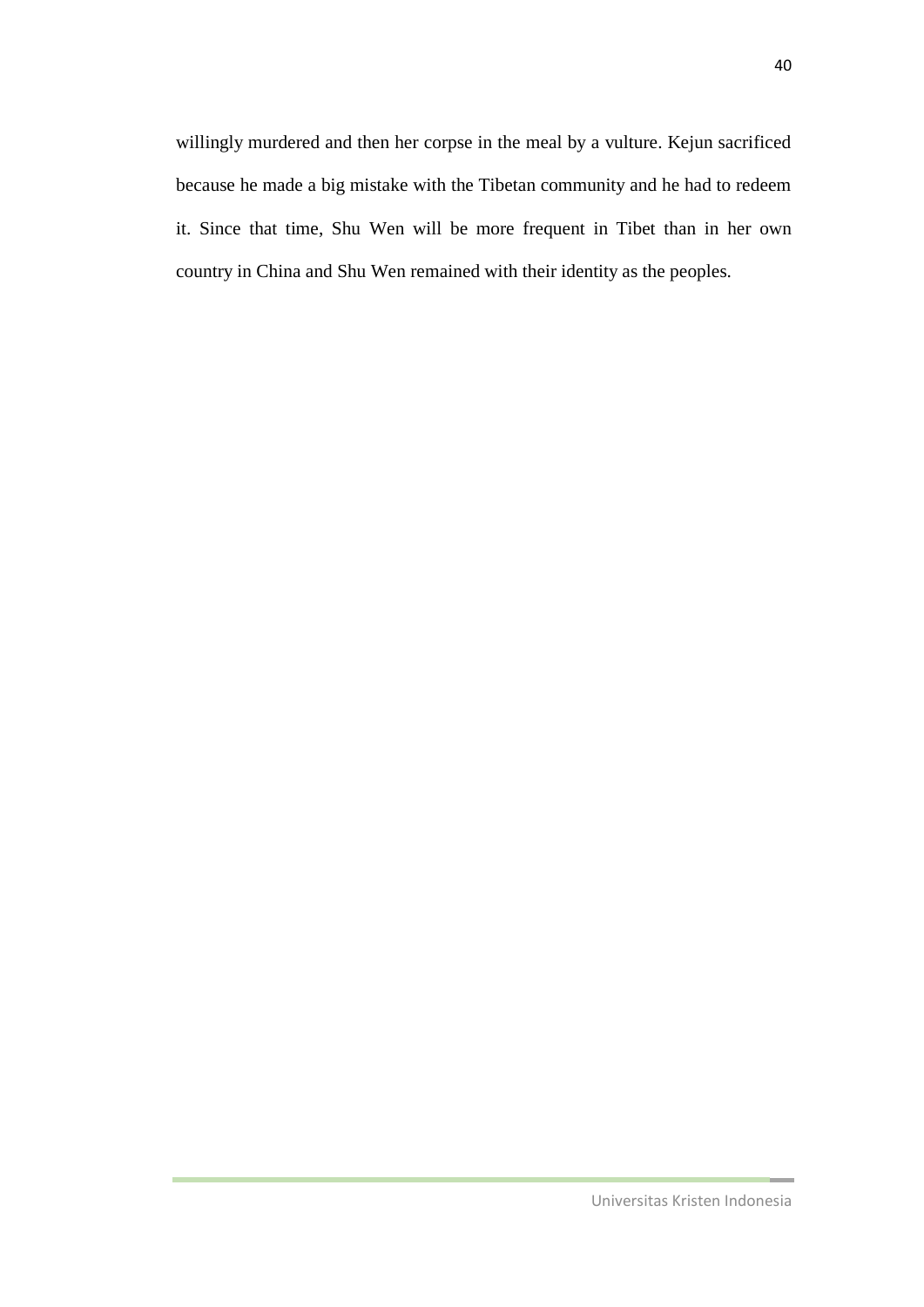## **APPENDIX II**

## **SHORT BIOGRAPHY OF XUE XINRAN**

Xinran was born in Beijing in 1958. From 1989 to 1997, she worked as a radio-presenter and journalist, hosting the program 'Words on the Night Breeze', in which she invited women to call in and share their life stories. In July 2002, they appeared in Britain in the form of a book, The Good Women of China, which has now been published all over the world in more than 30 languages, becoming an international bestseller.

Sky Burial, her second book, was published in 2004. This is the compelling story of Shu Wen, whose husband, only a few months after their marriage in the 1950s, joined the Chinese army and was sent to Tibet for the purpose of unification of the two cultures.

A collection of Xinran's Guardian columns from 2003 to 2005, What the Chinese Don't Eat, was published in 2006. It covers a vast range of topics from food to sex education, and from the experiences of British mothers who have adopted Chinese daughters.

Xinran's first novel Miss Chopsticks was published in July 2007. It explores the uneasy relationship between Chinese  $\&$  quot; migrant; and the cities they flock to. China's economic reform is changing the role of its chopstick girls.

Xinran's fifth book, China Witness: Voices from a Silent Generation was published in October 2008. It is based on twenty years worth of interviews conducted by Xinran with the last two generations in China.